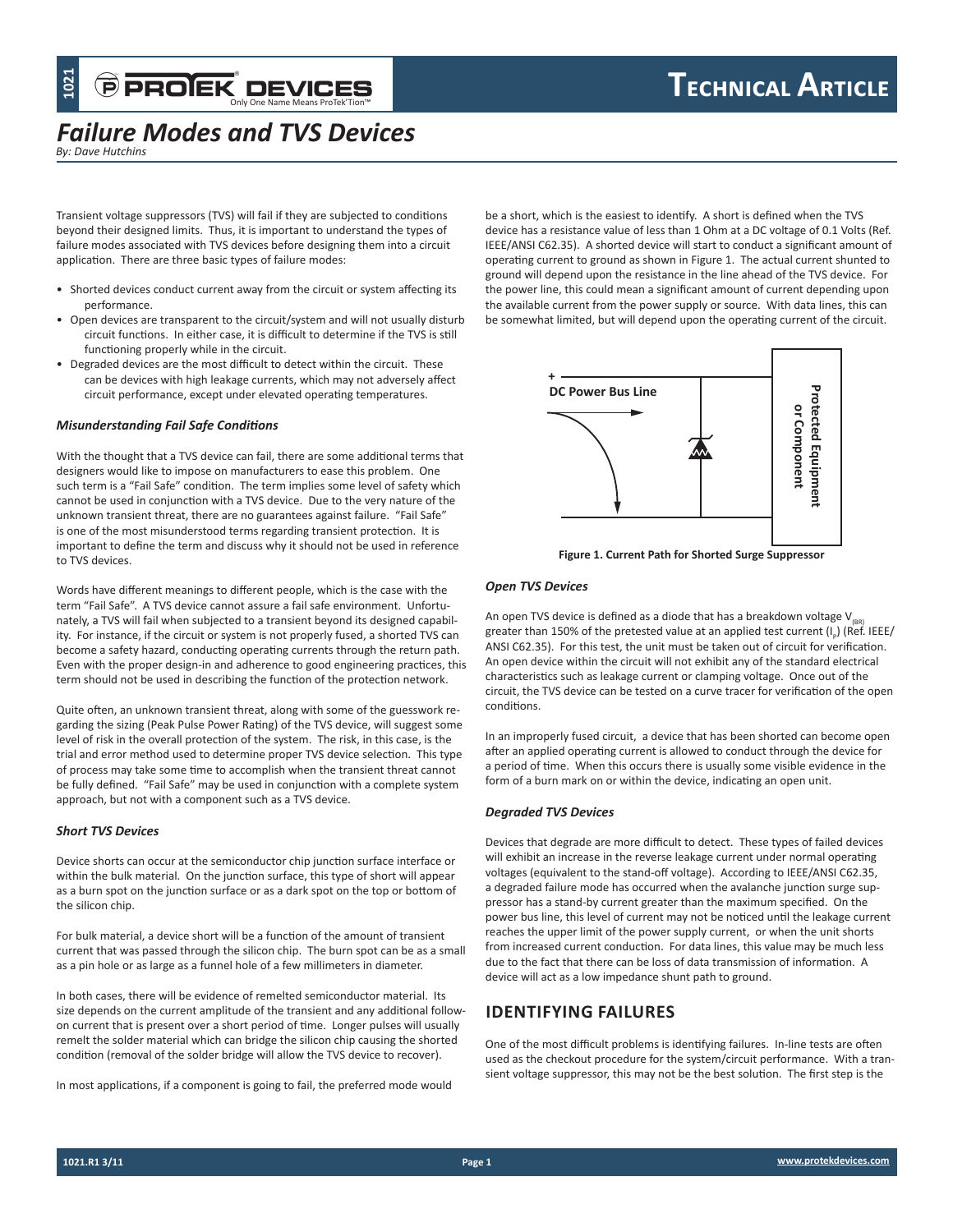# Only One Name Means ProTek'Tion™

identification of the problem area - the power bus or the data line. The second step is to perform a visual inspection to locate the failed device or see evidence of a burn spot on a component. The last step is to apply power to the circuit for performance testing and test for any loss of data.

In some cases, tripping of a circuit breaker or a blown fuse will indicate some type of line problem. Trace the line to the problem area. When a circuit breaker or fuse does not function, do not reset the circuit breaker or replace the fuse, until source has been identified. With data lines, this can be somewhat difficult if the fusing link does not function due to improper sizing.

Problems on the data line can manifest as loss of data, erroneous input or internal damage to the component. The quickest way to determine if the problem exists on the data line is to systematically replace components. Use caution when replacing some circuit components that insure system performance will not always allow in-circuit testing if the transient suppressor has failed or is out of specification.

Lastly, it is important to identify any defective pins in TVS devices that have package configurations with multiple leads. This will help define the potential source of the problem and provide information relative to the lack of input coordination between pins on a given component.

## **Trial and Error**

The transient threat and the location of the transient voltage suppressor in the equipment will also have a major influence on the type of failure mode. In some applications, the transient currents and impulse waveform cannot be completely defined. As a result, the correct TVS device may not be designed into the application. Choosing the correct TVS device is a trial and error process. A TVS device is designed to withstand a specific level (power) of transient threat as defined by a peak pulse power ( $P_{\text{pp}}$ ) rating for a specific waveshape (i.e., 8/20µs) as shown in Figure 2.



Most manufacturers will provide a peak pulse power versus time curve on their individual product specifications. This will provide the designer with the maximum power limit within a product family or series of devices. It is up to the circuit or system designer to translate this product information into the appropriate threat level. Threat levels should always be defined in terms of the peak current, amplitude, and impulse waveforms rather than to calculate the energy of the TVS device from the power curve.

Energy is not a key parameter. Energy contained within the transient event is not the energy deposited into the TVS. Equating the transient current threat to the peak pulse current rating of the TVS will ensure proper device selection and continuous operation of the protector in the application.

However, there are those applications in which the actual transient current cannot be defined. At best, the identification of the source of the transient is necessary; that is, lightning, switching, ESD or EMP. From this information, the manufacturer can provide the direction for initial product selection.

Product selection begins as follows:

- 1. Stand-Off Voltage > Operating Voltage
- 2. Peak Pulse Current > Transient Current
- 3. Voltage Protection > Clamping Voltage

It is necessary to equate the transient current to the peak pulse current of the TVS device. Transient Current must be less than the peak pulse current of the TVS for continuous operation, as it is the transient current that causes the TVS device to short.

## *Fusing*

Follow-on current after a TVS device has shorted can become a safety or performance problem. For these reasons, it is suggested that a fuse or fusible link be inserted in the line ahead of the TVS device for both power and data line applications. Selection, as well as location of a fusing element is important. It is possible to determine the <sup>12</sup>t value necessary to select the fuse for any follow-on current. As this data is defined as the clearing time for a TVS device to open up for a continuous applied current, it is necessary to select a fuse with an l<sup>2</sup>t characteristic below the device capability.

Location of the fuse should be as close to the TVS device as possible (Figure 3).



**Figure 3. Fuse Location Relative to the TVS Device**

For equipment and high level systems protection, the fusing element can be a circuit breaker located at the point of power entry. At this location, the power and transient currents are terminated at the point of power entry input to the equipment preventing any additional problems such as safety hazards, data errors or component damage.

Data lines operating in the milliampere range are more difficult to fuse. In either case, it is important to provide some type of fusing in the line to open up the circuit when a TVS device does short as shown in Figure 3.

The fusing element must take into consideration two possibilities. First, does it have the ability to handle the required transient current without interrupting the circuit functions. Second, is it able to open the line when the TVS device does short.

## **Summary**

TVS products can fail when subjected to conditions beyond their design limits. It is important to understand the types of failures that can effect a TVS device. Identifying the circumstances of how and where these failures occur will help a designer choose the correct TVS device for the application. Lastly, understanding TVS device parameters as they relate to these transient threats that cause failure, will ensure proper device selection and continuous operation of the protector in the application.